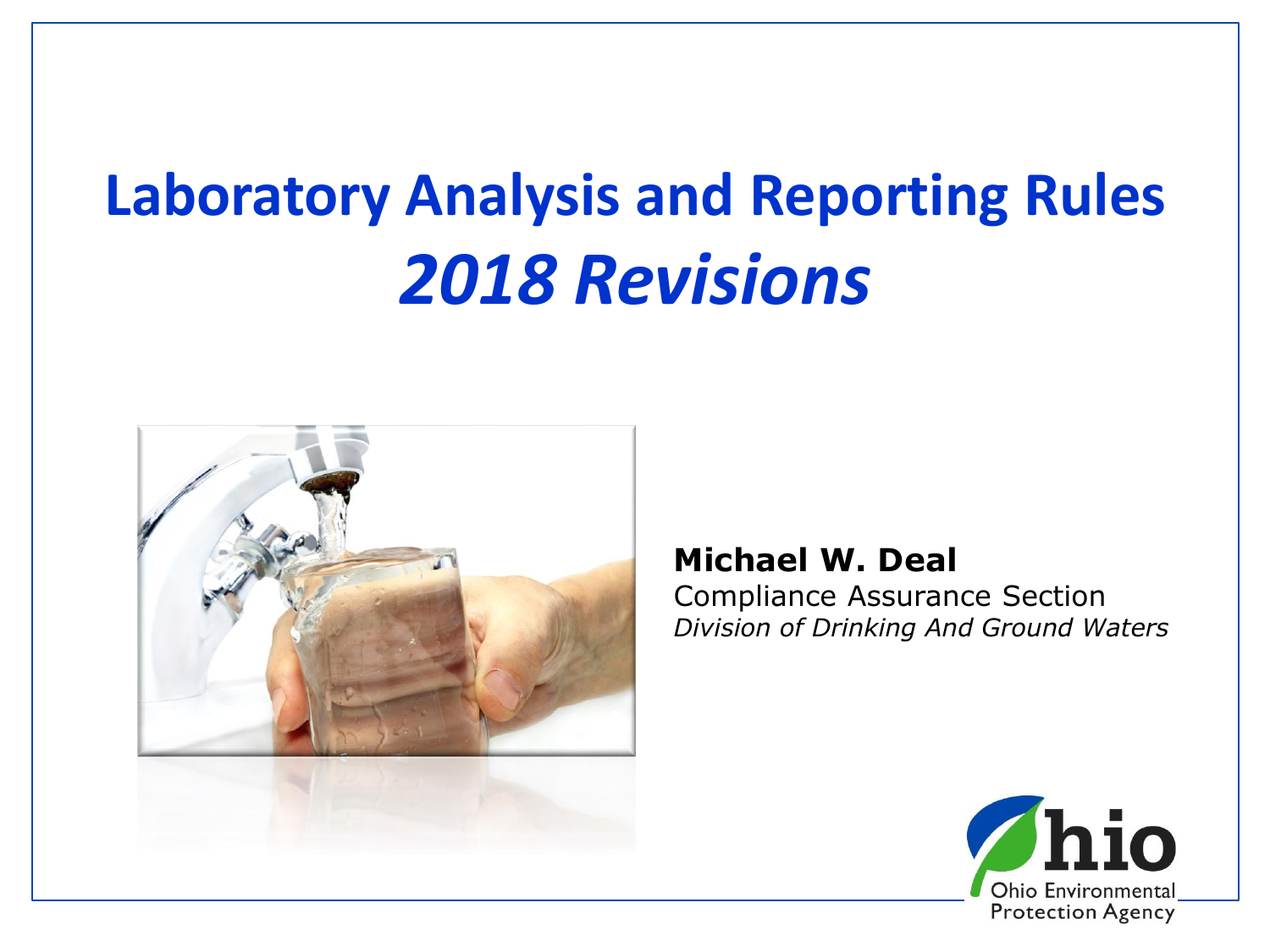# **Overview**

- OAC 3745-89-08
- Exceptions
- Subcontract reporting
- Reporting and Analysis timeline
- eDWR
- SMP IDs
- Web Resources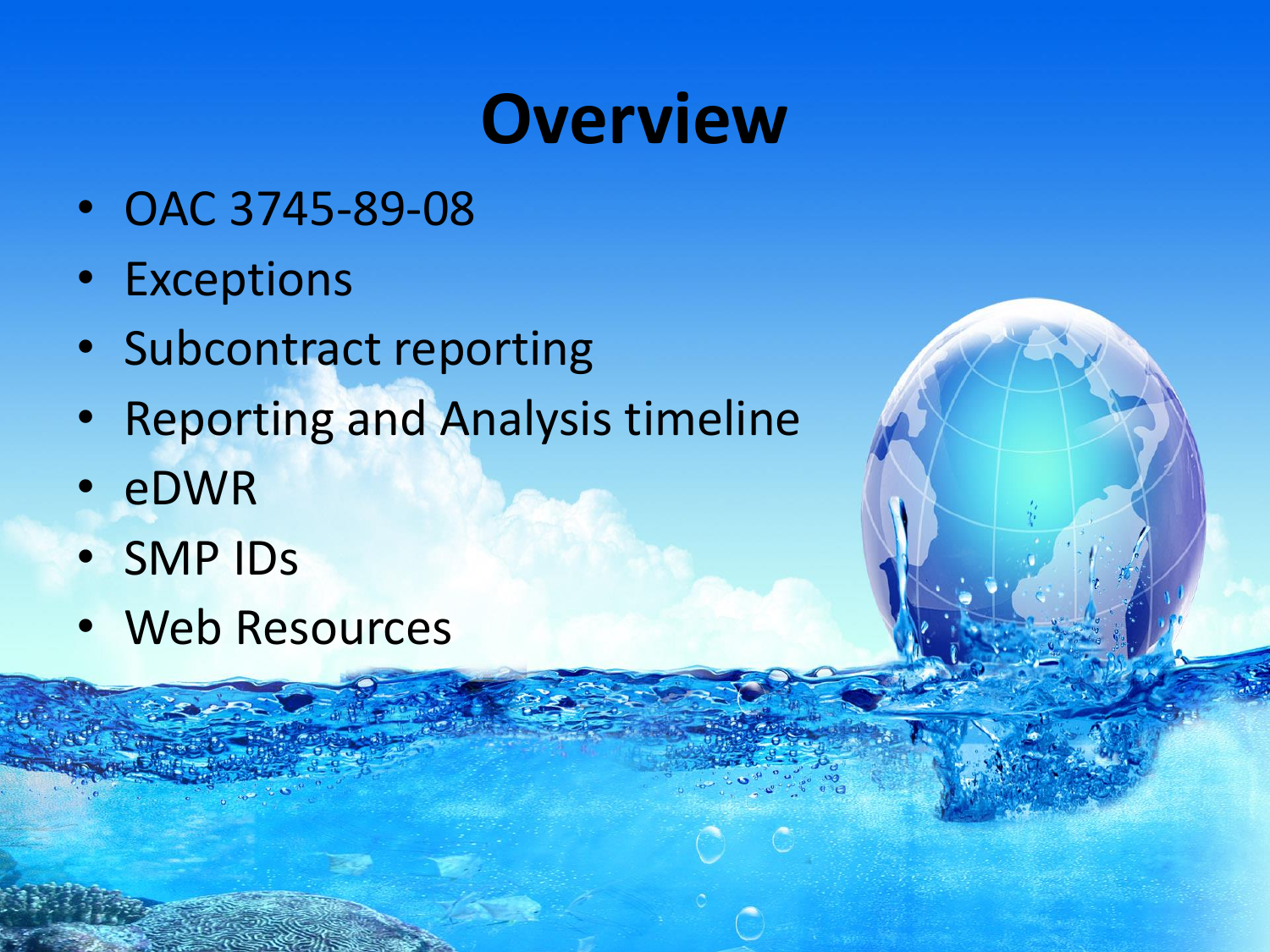# **Why Reporting Deadlines?**

- Results can trigger requirements for PWS
- Incorrect violations of monitoring requirements
- Public Right to Know (including non-detects)
- Seasonal PWS need TC- to open doors
- Resampling within the monitoring period

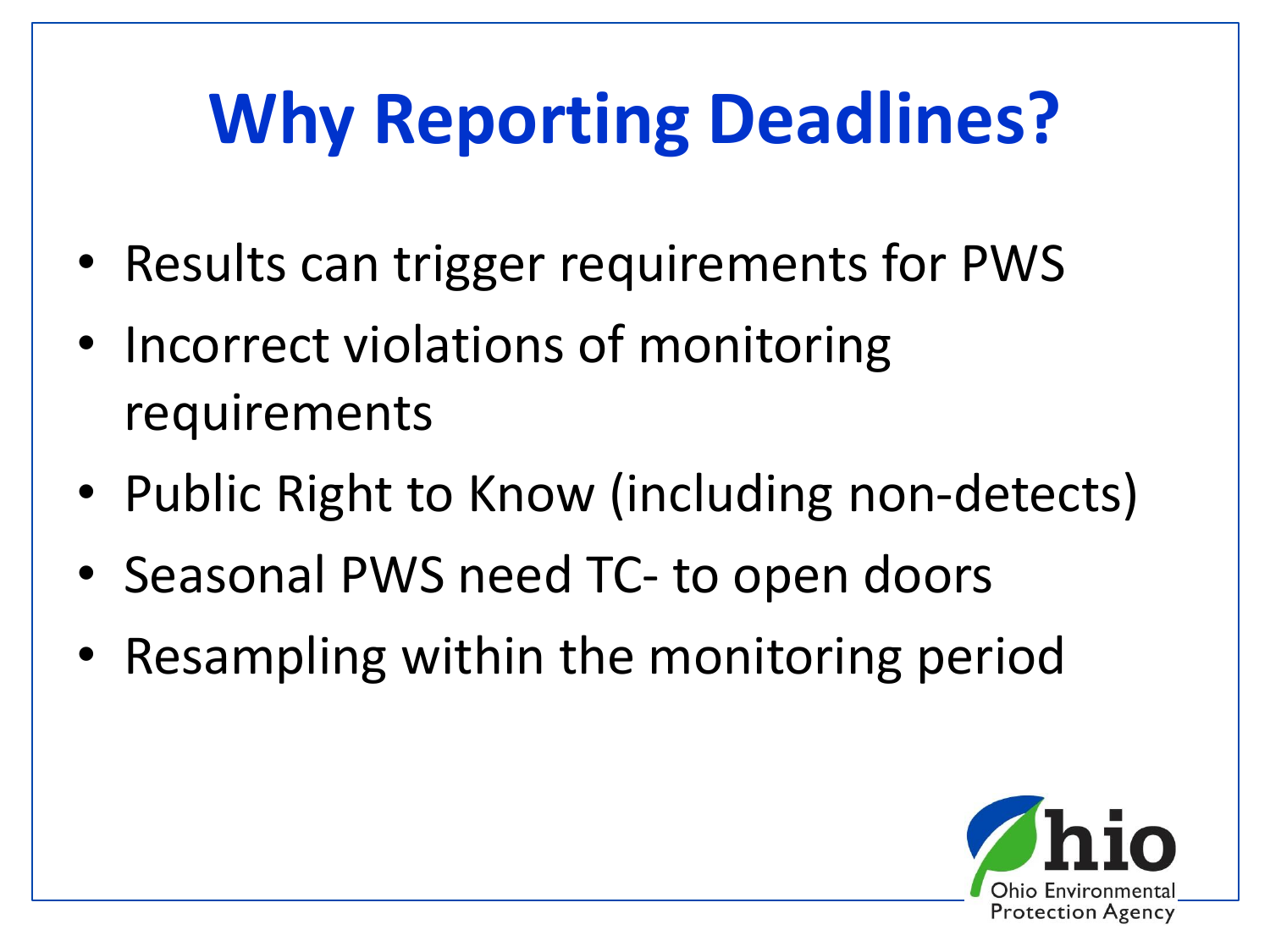#### **Ohio Administrative Code Rule 3745-89-08 Analysis and Reporting**

- Initial effective date 10/1/1995
- Covers who, what, when, and how of reporting analytical results
- Previous version required different reporting deadlines for chemical and microbiological results
- Ohio HAB Rules added reporting deadlines for cyanotoxins
- Ohio House Bill 512 placed requirements for lead and copper samples
- Comprehensive overhaul in 2017/2018 to modernize and synchronize reporting deadlines.

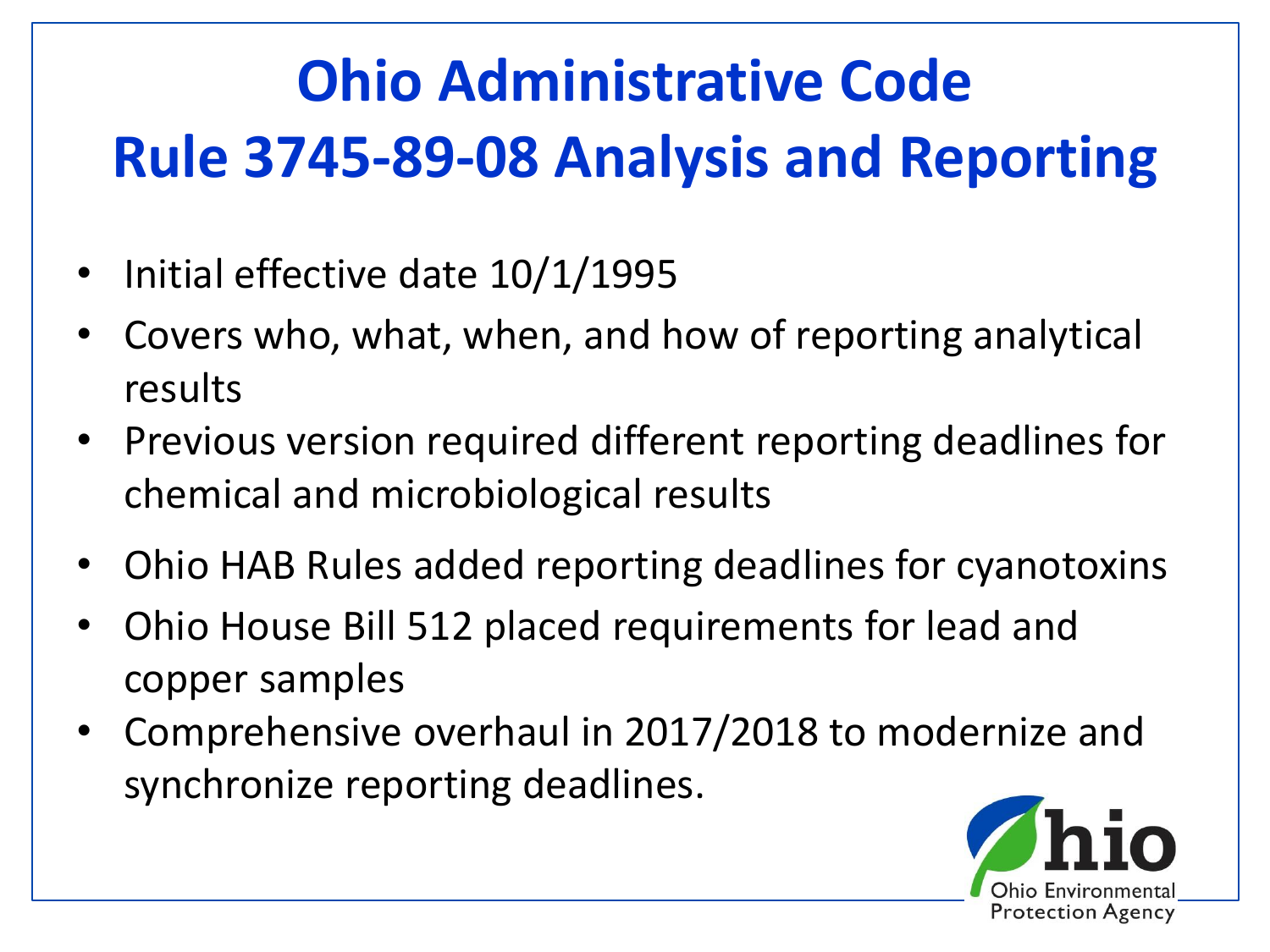# **OAC 3745-89-08 Revisions Analysis**

- Complete analysis (including QC) within 30 business days of receipt of sample – If method or rule hold time allows
- 60 business days for radiologicals

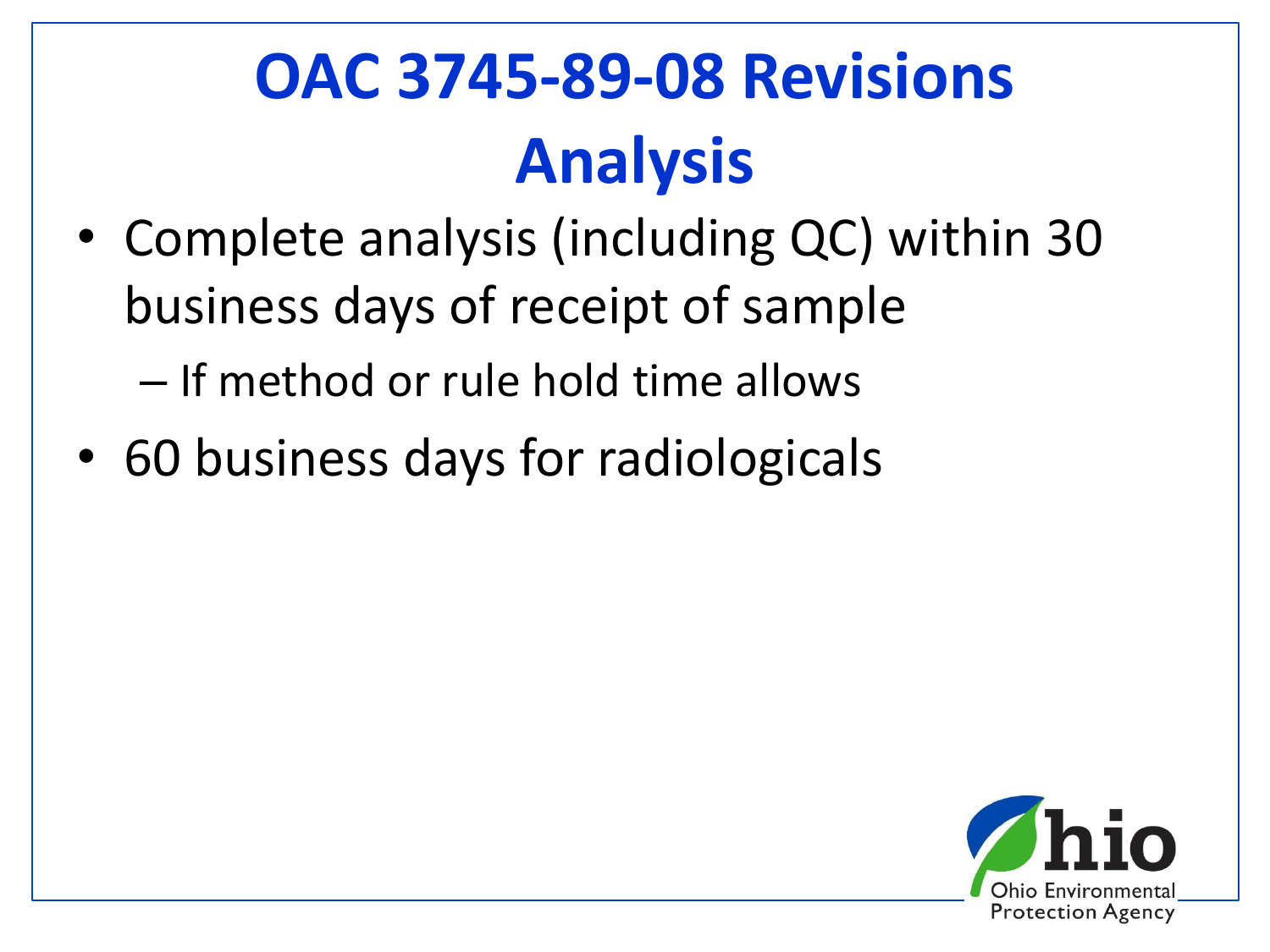# **OAC 3745-89-08 Revisions Reporting**

- All chem and micro reported by the  $10^{th}$  day following completion of analysis (including QC) unless next business day requirement
- New next business day requirement;
	- detections of microcystins in raw water
	- all Pb & Cu results
	- seasonal startup total coliform results.

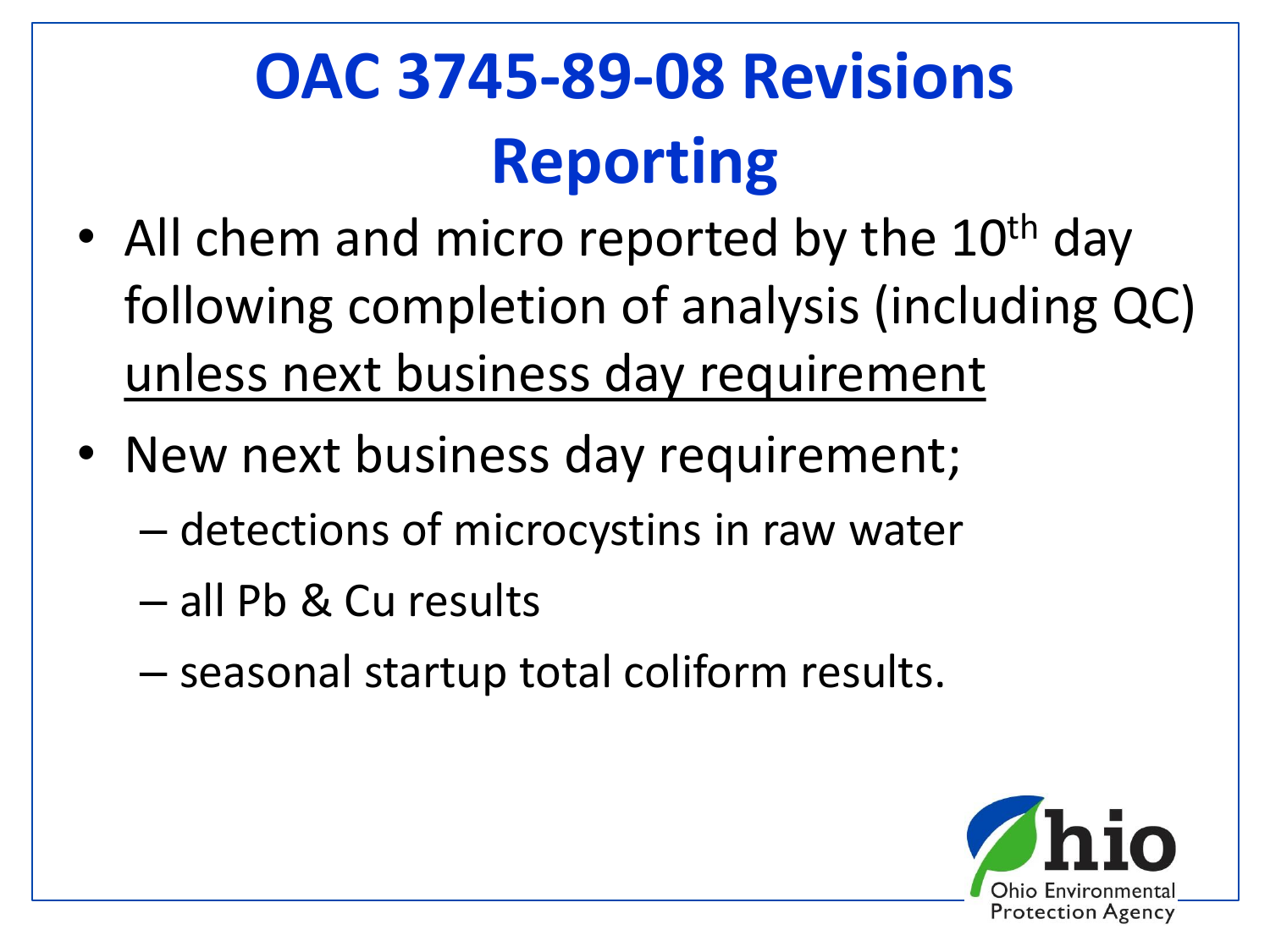#### Results Required Next Business Day

|                                                     | <b>New or Existing</b> |
|-----------------------------------------------------|------------------------|
| <b>Analyte/Result</b>                               | <b>Requirement</b>     |
| <b>Positive total coliform result</b>               | <b>Existing</b>        |
| Positive Escherichia coli result                    | <b>Existing</b>        |
| <b>Repeat total coliform result</b>                 | <b>Existing</b>        |
| Repeat Escherichia coli result                      | <b>Existing</b>        |
| Seasonal startup microbiological result             | <b>New</b>             |
| Maximum contaminant level exceedance (all analytes) | <b>Existing</b>        |
| <b>Resample to confirm MCL</b>                      | <b>Existing</b>        |
| Detection of total microcystins in finished water   | <b>Existing</b>        |
| Detection of total microcystins in raw water        | <b>New</b>             |
| Detection of cylindrospermopsin gene                | <b>Existing</b>        |
| <b>Detection of saxitoxin gene</b>                  | <b>Existing</b>        |
| Detection of anatoxin-a gene                        | <b>Existing</b>        |
| All lead tap water results                          | <b>New</b>             |
| All copper tap water results                        | <b>New</b>             |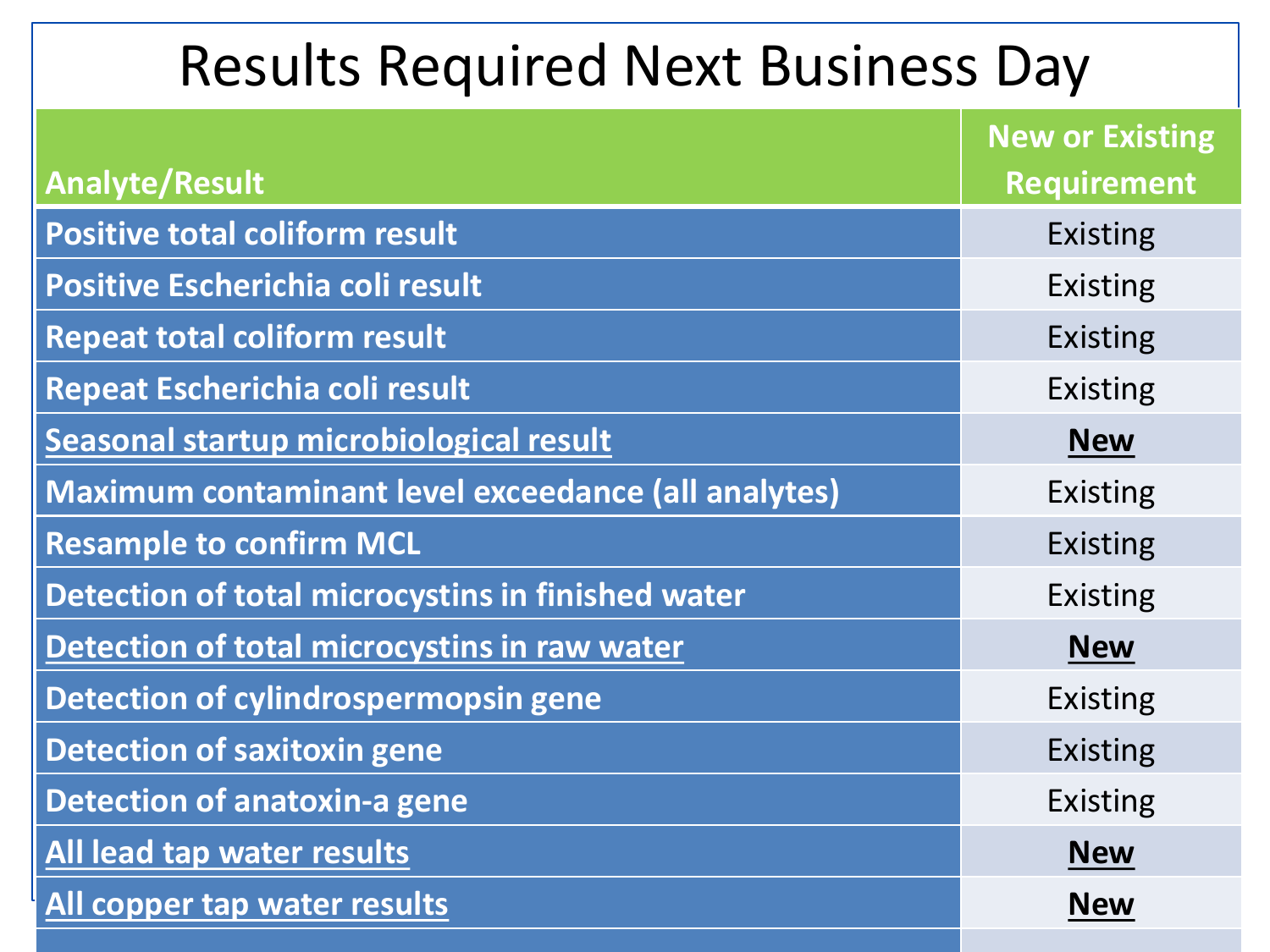# **Exceptions**

- Monthly Operating Reports (MORs)
	- Unchanged
	- Due 10 days after the end of each month (OAC 3745-81-75)
- Water Quality Parameters
	- Updated with lead and copper rules (OAC 3745- 81-90)
	- Due 10 days after the month when sample results were received by PWS.

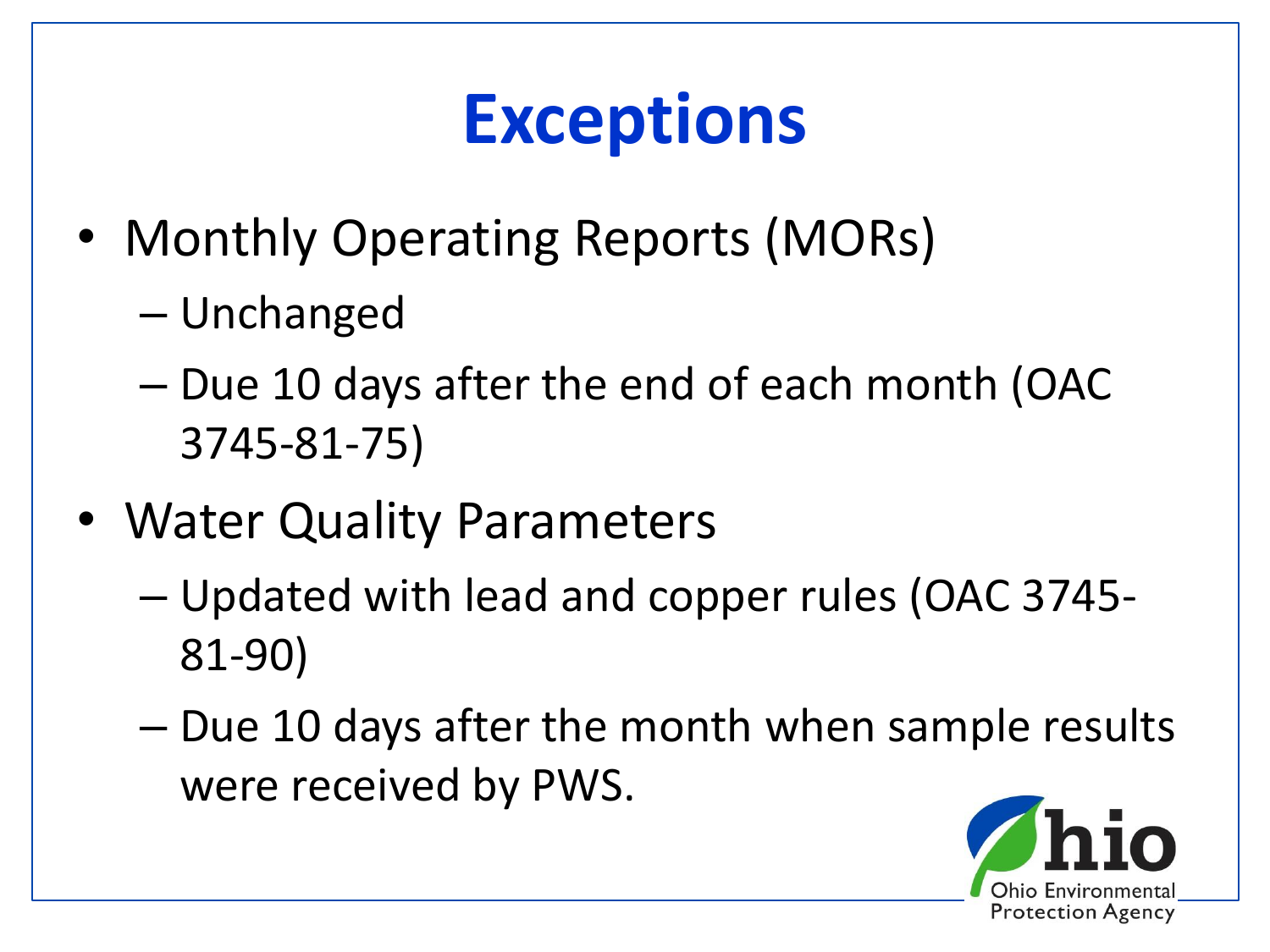# **Subcontract Reporting**

- Subcontracted samples must meet 30 business days to completed analysis requirement (final QC)
- Must meet hold time in rule or method
	- e.g. microcystins 5 day from collection hold time in rule (OAC 3745-90-04)
- Contract lab is ultimately responsible for reporting quality and timeliness

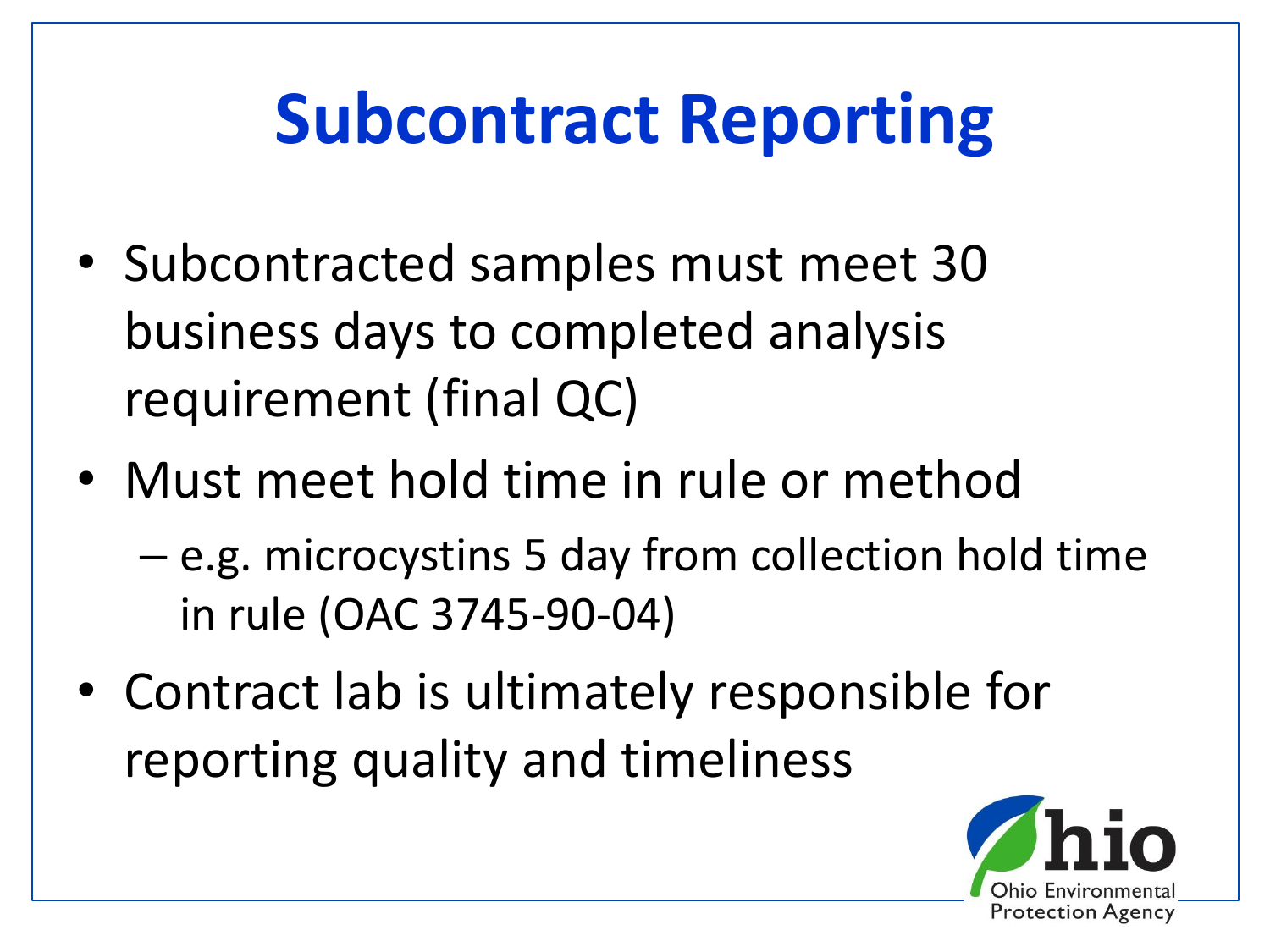

**Protection Agency**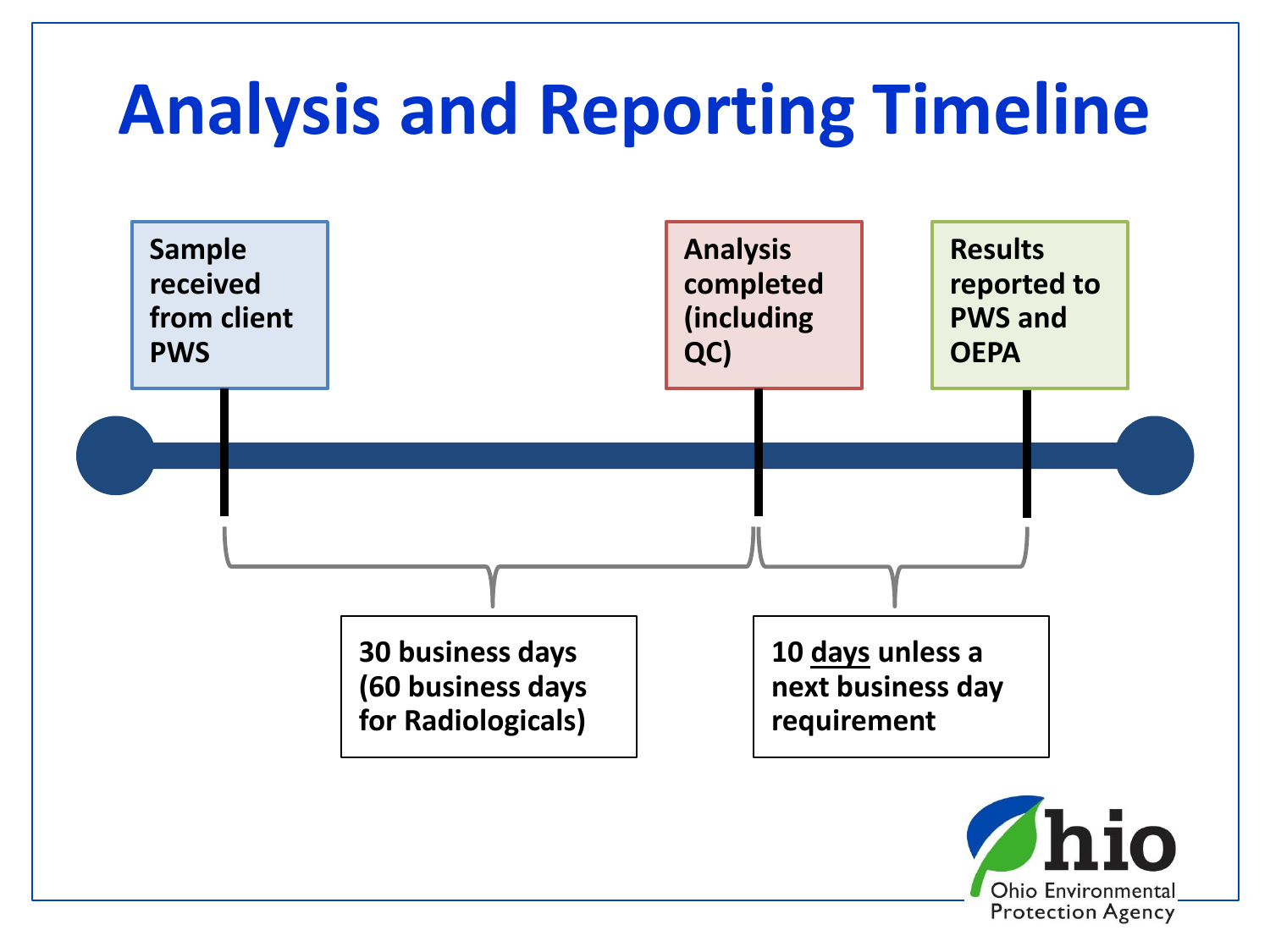# **General Reporting Tips**

- Reporting tips document
- Reporting SOP for staff absences
- Ohio EPA review of COC and SOP
- Call Ohio EPA with questions
- Complete info from PWS client
- "When in doubt report it out"

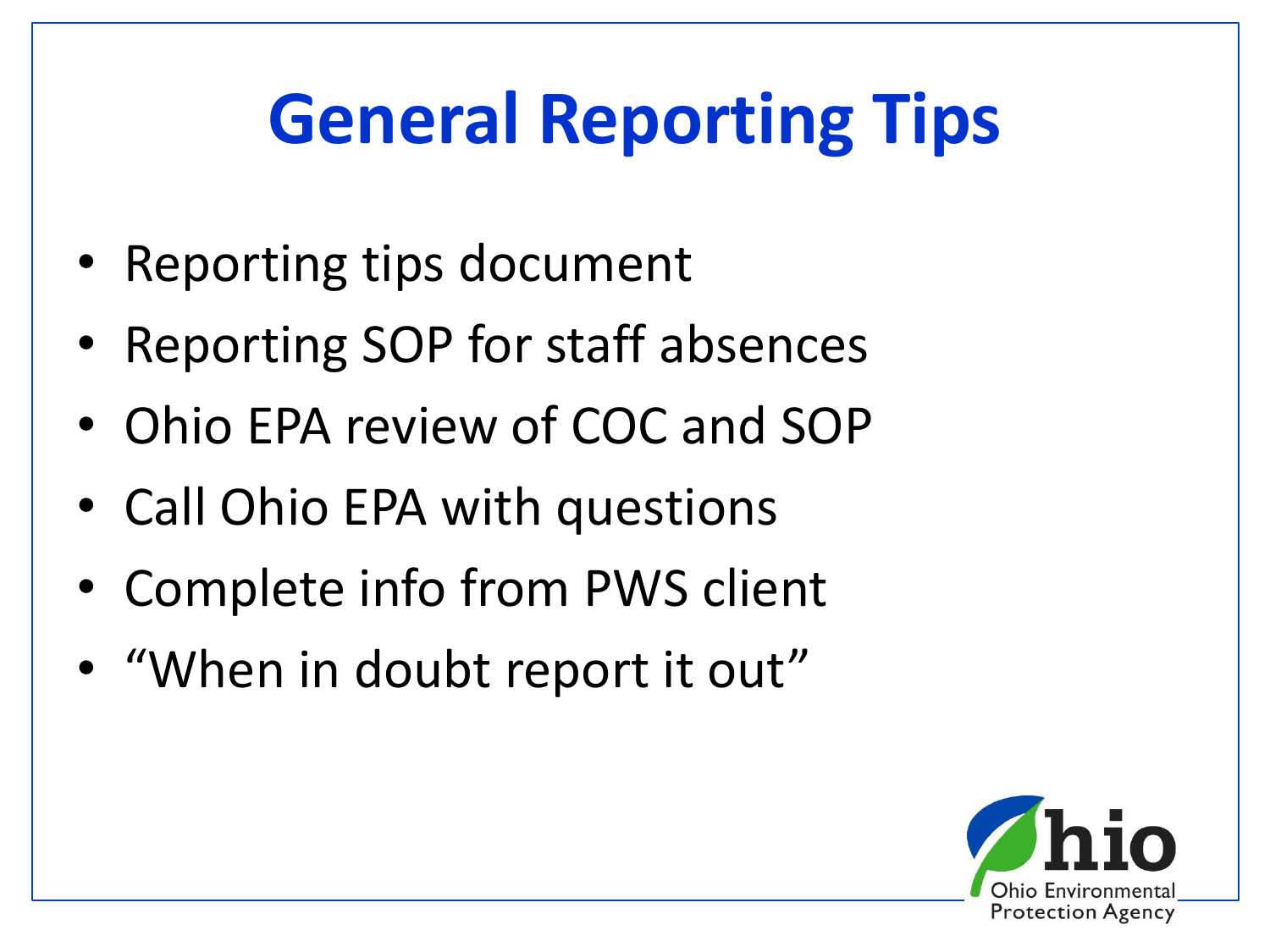# **eDWR Submission Problems**

- A problem with one sample can reject an entire submission
- When an entire submission rejects, click the red X to be shown what is causing the submission to reject



• Tyler Liston will send an email explaining how to fix the issue if it has not already been resubmitted

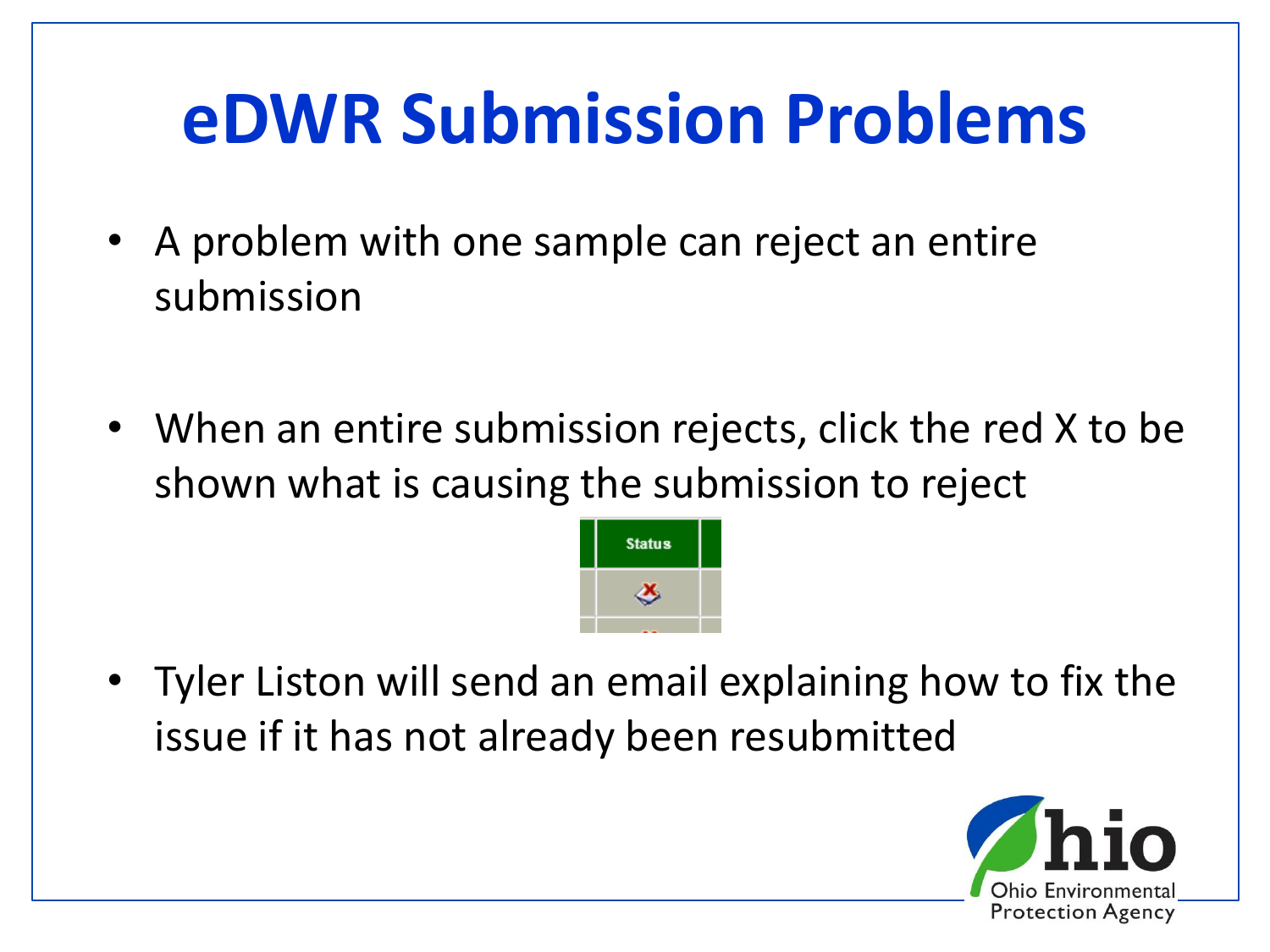#### **eDWR Common Reasons for Report Rejection**

- Invalid facility code/sample monitoring point pairing
- Analysis dates before the collection date
- Invalid method
- Invalid PWS ID code

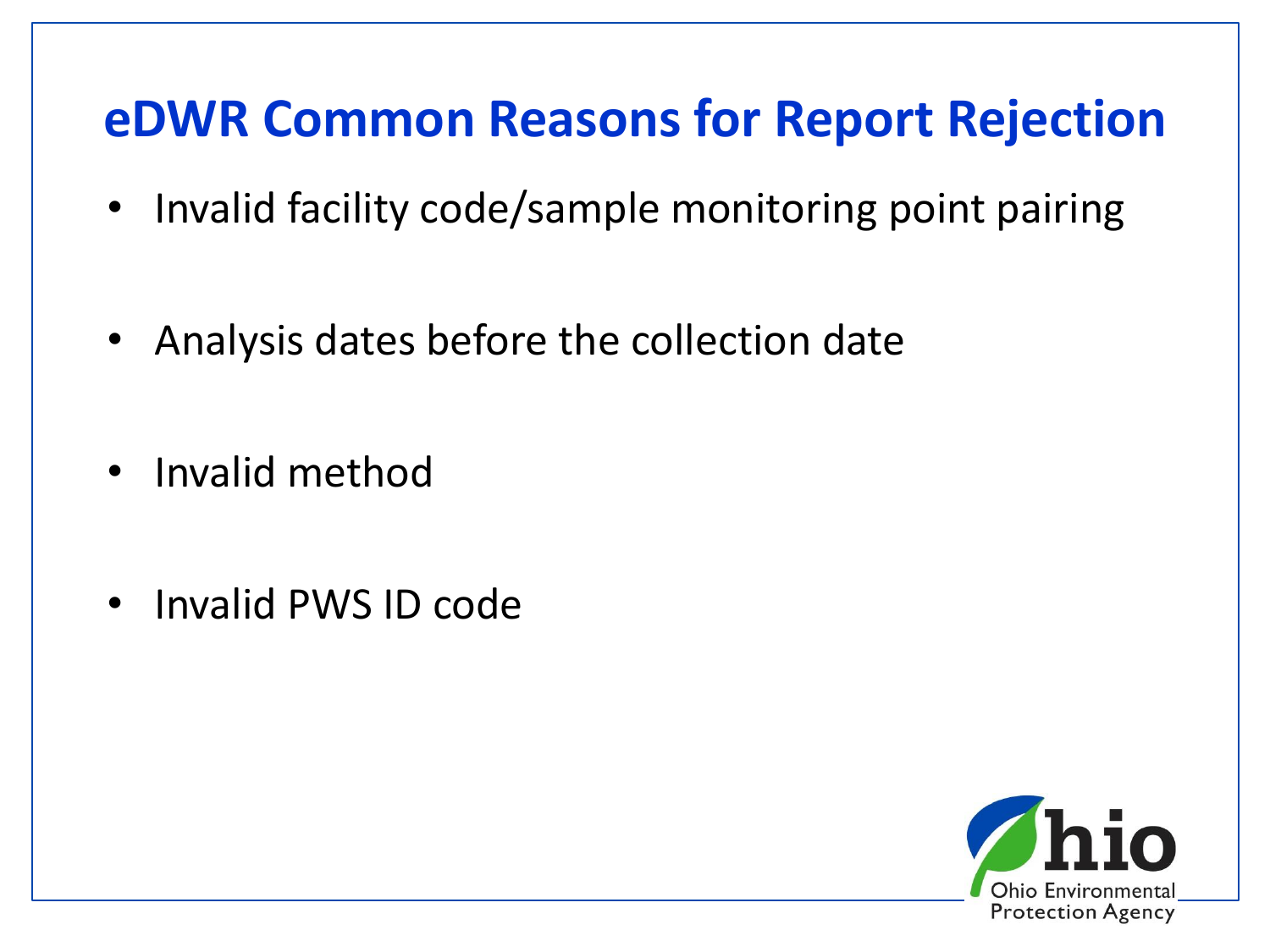#### **eDWR Report Corrections**

- If the issue is caught quickly (i.e. within 30 minutes) you can resubmit but email Tyler Liston a notification to not load the earlier submission
- If the submission has already been loaded to our database:
	- Send an email to Tyler Liston with the sample number and what needs to be changed

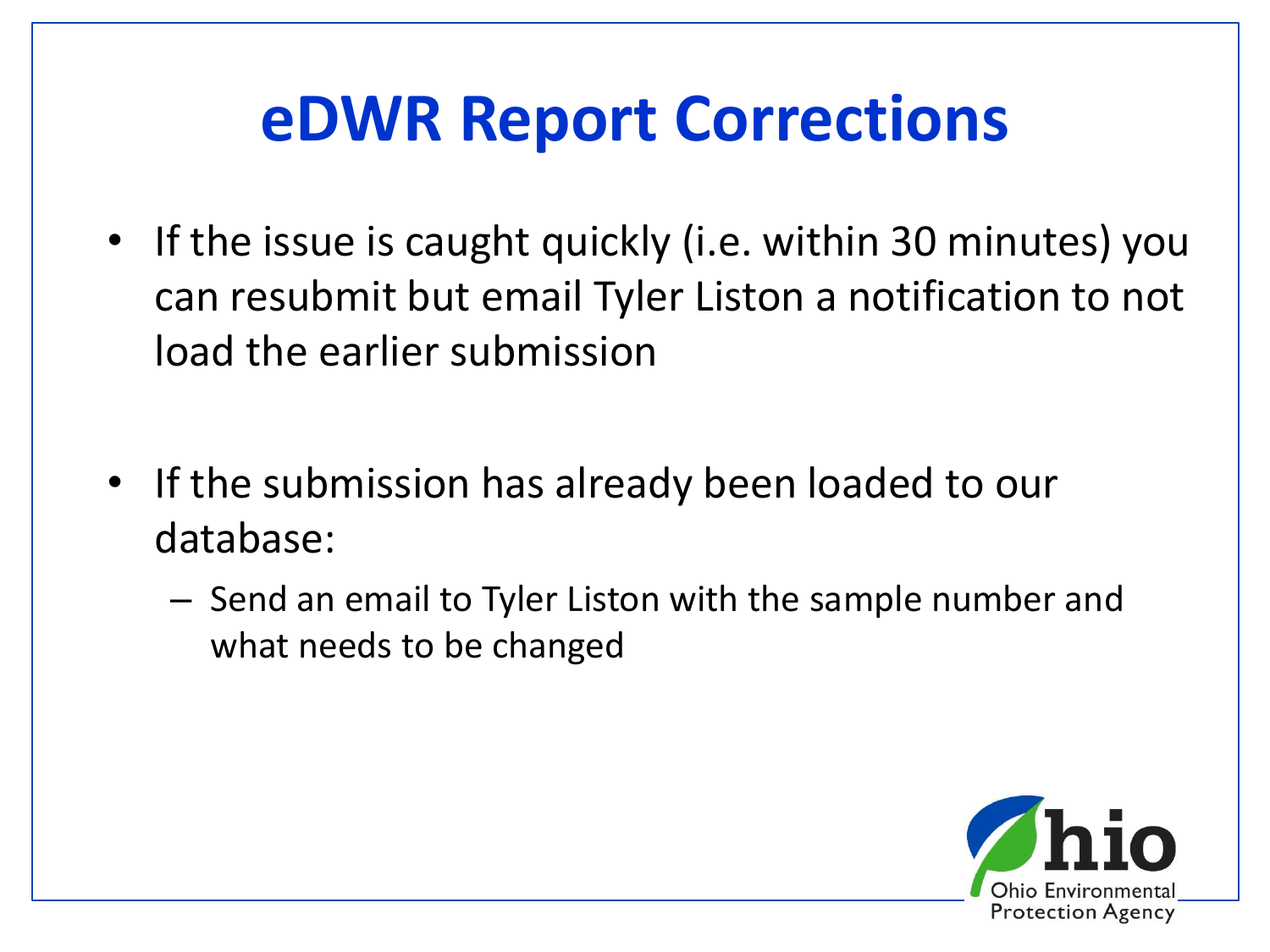# **Sample Monitoring Point IDs (SMP IDs)**

- Location of sample collection
- Paired with facility IDs
- Identify specific location (address) for distribution system samples
- Reference a PWS's SMP IDs in various locations
	- Monitoring schedule
	- eDWR reference data
	- FAC ID and SMP ID spreadsheet

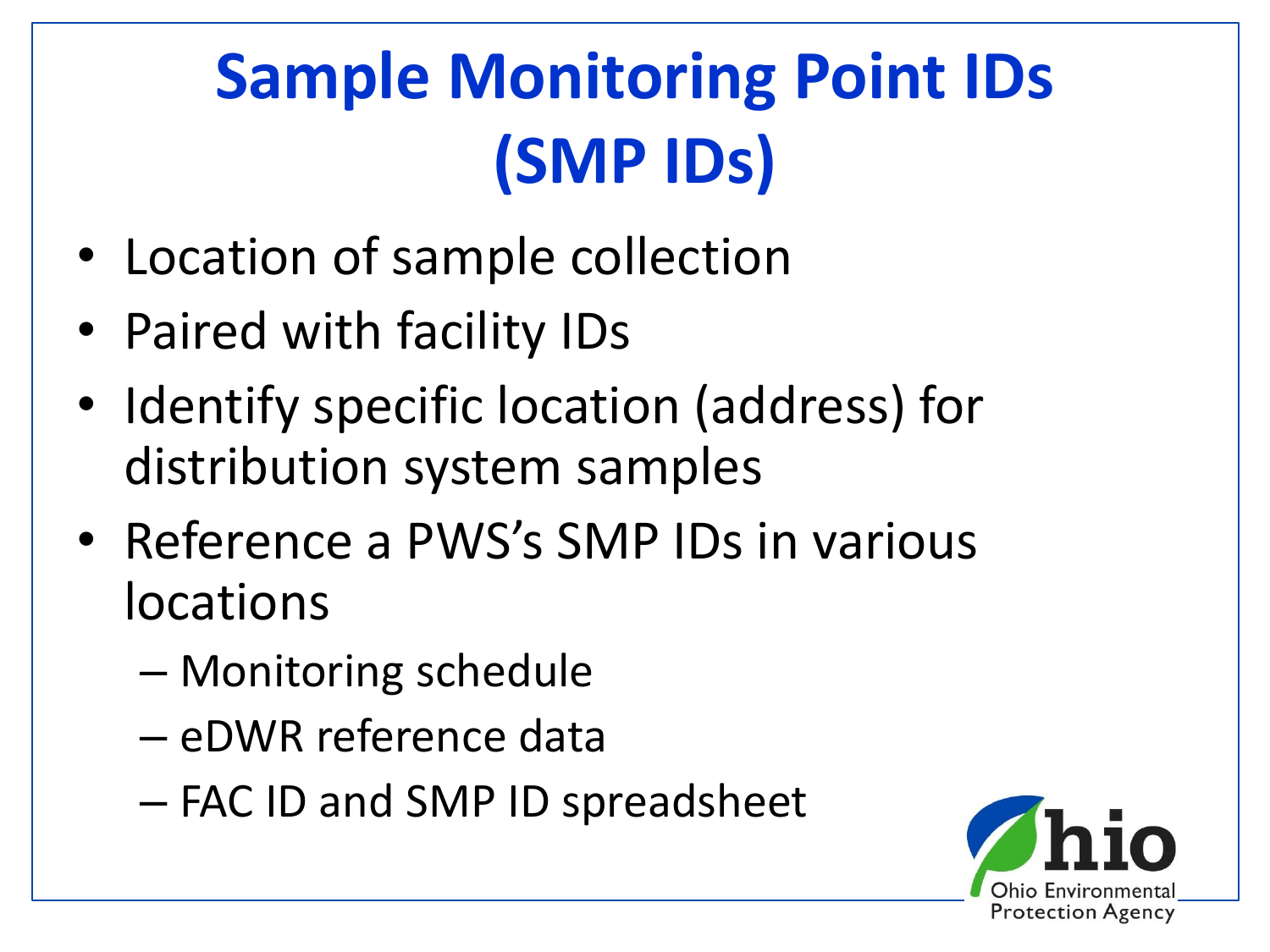#### **SMP IDs for Lead and Copper Samples**

- Unique locations identified for lead and copper monitoring using alpha numeric codes (LC###)
- Associated with specific addresses (or building location) including contact information
- Submitted on a spreadsheet to Ohio EPA
- Updated by PWS as changes occur (SMP IDs don't transfer to new sites)

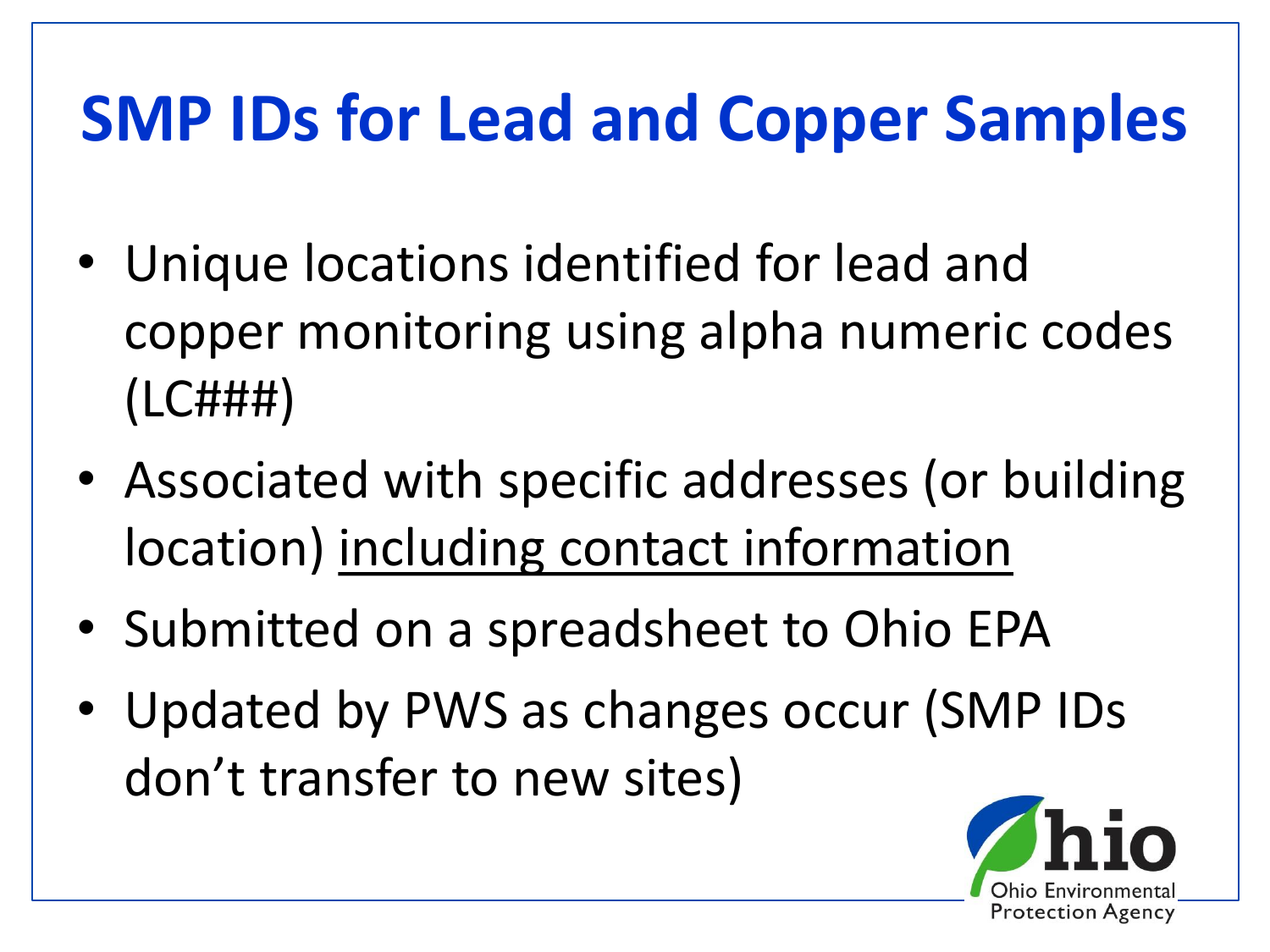#### **SMP IDs for Lead and Copper Samples**

- Check COC for SMP IDs when receiving samples
- Repeat SMP ID in "Collection Address" field
- Check for PWSs' SMP IDs in eDWR or website – eDWR Reference Data
- Add new sites as DS000 with address, contact info, and LC### in comments



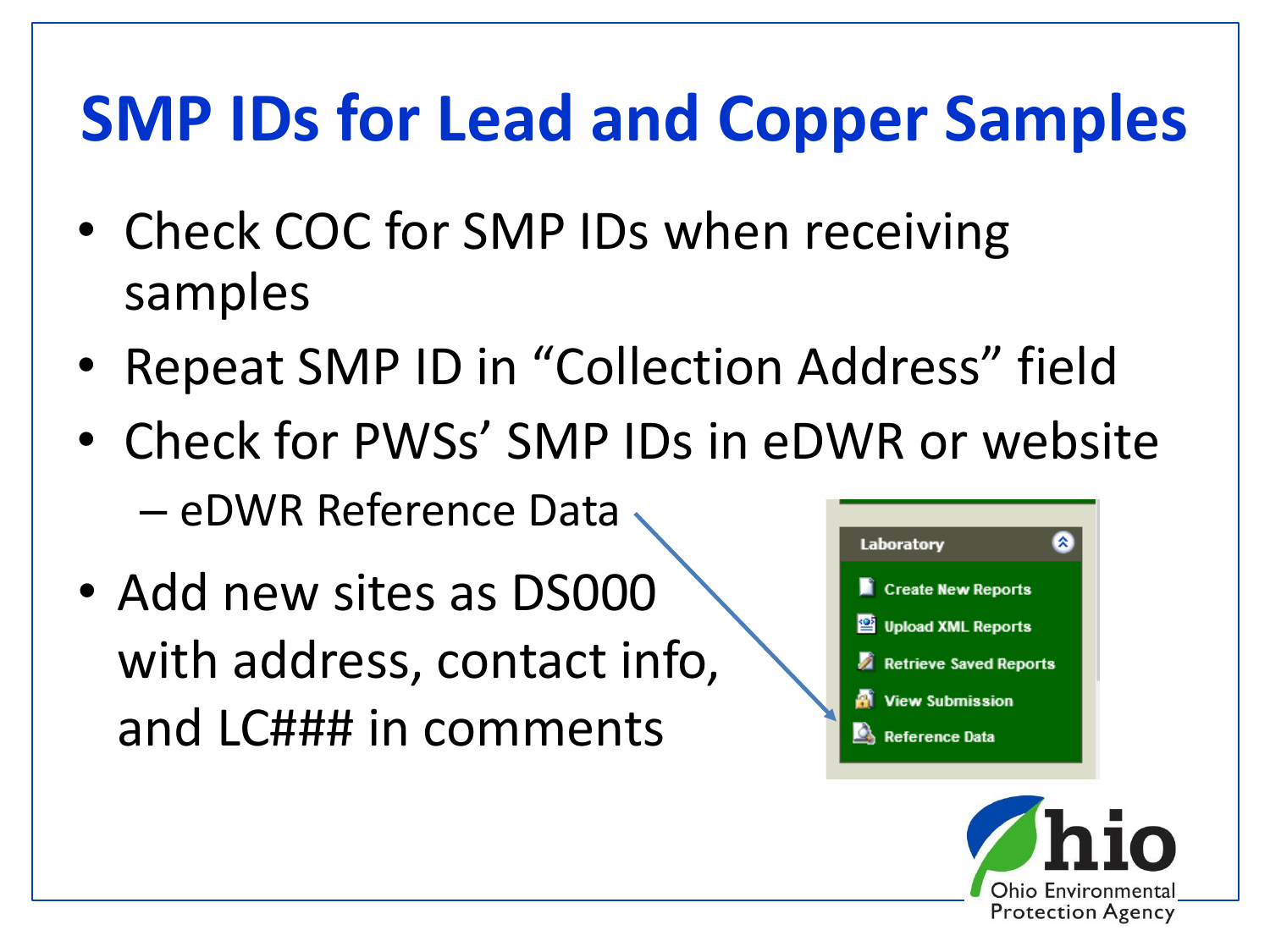# **Web Resources**

- DDAGW Data Reporting page
	- <http://www.epa.state.oh.us/ddagw/reporting>
	- Laboratory Reporting Tips
	- Rule Update Fact Sheet
	- Forms and Instructions (FAC ID and SMP ID spreadsheet)
	- Data Received

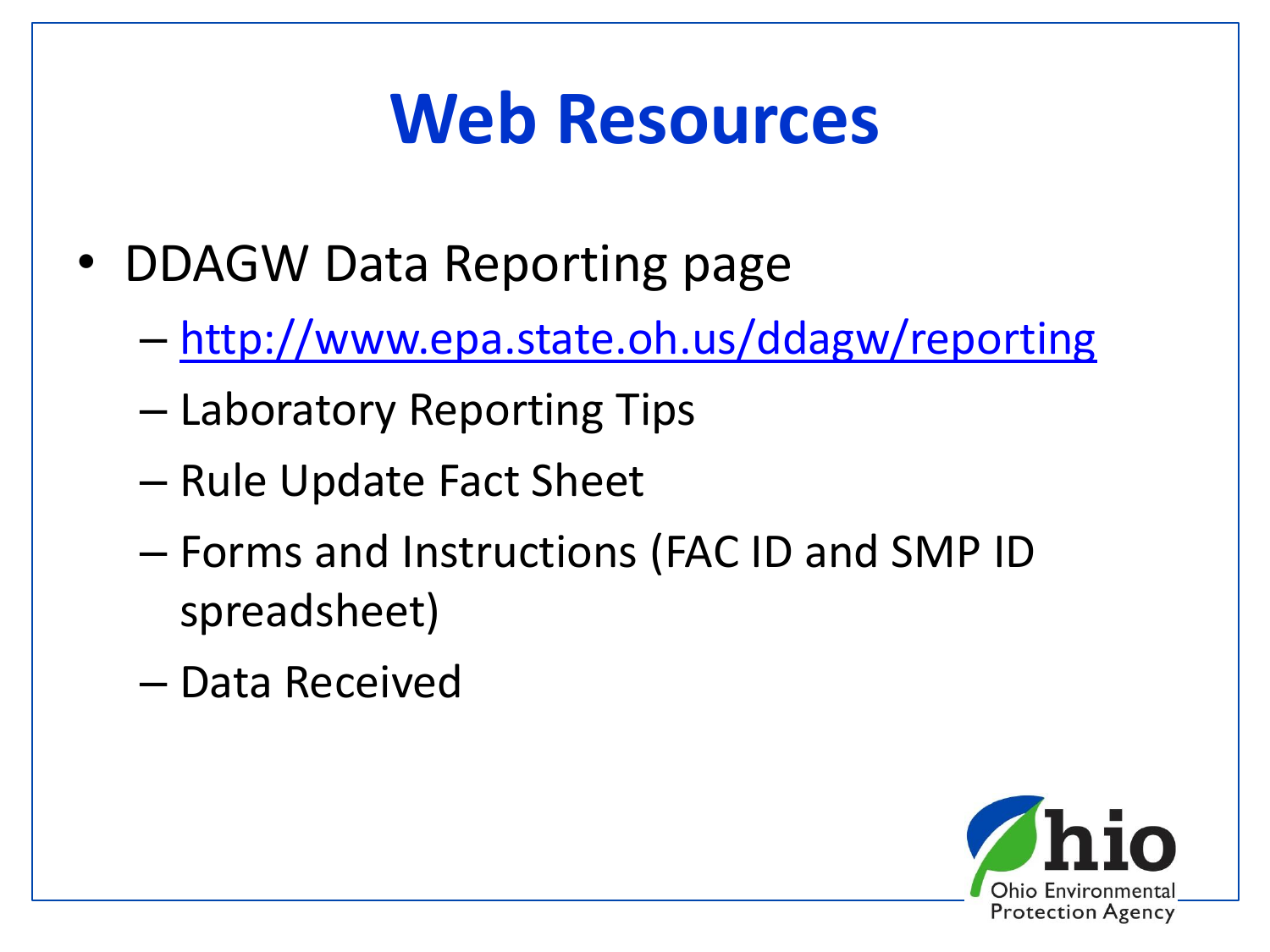## **Web Resources**

- DDAGW Public Water System page
	- <http://www.epa.state.oh.us/ddagw/pws>
	- PWS Monitoring Schedules
	- Apparent Violations
	- Program contacts
	- Current Advisories
	- Drinking Water Watch

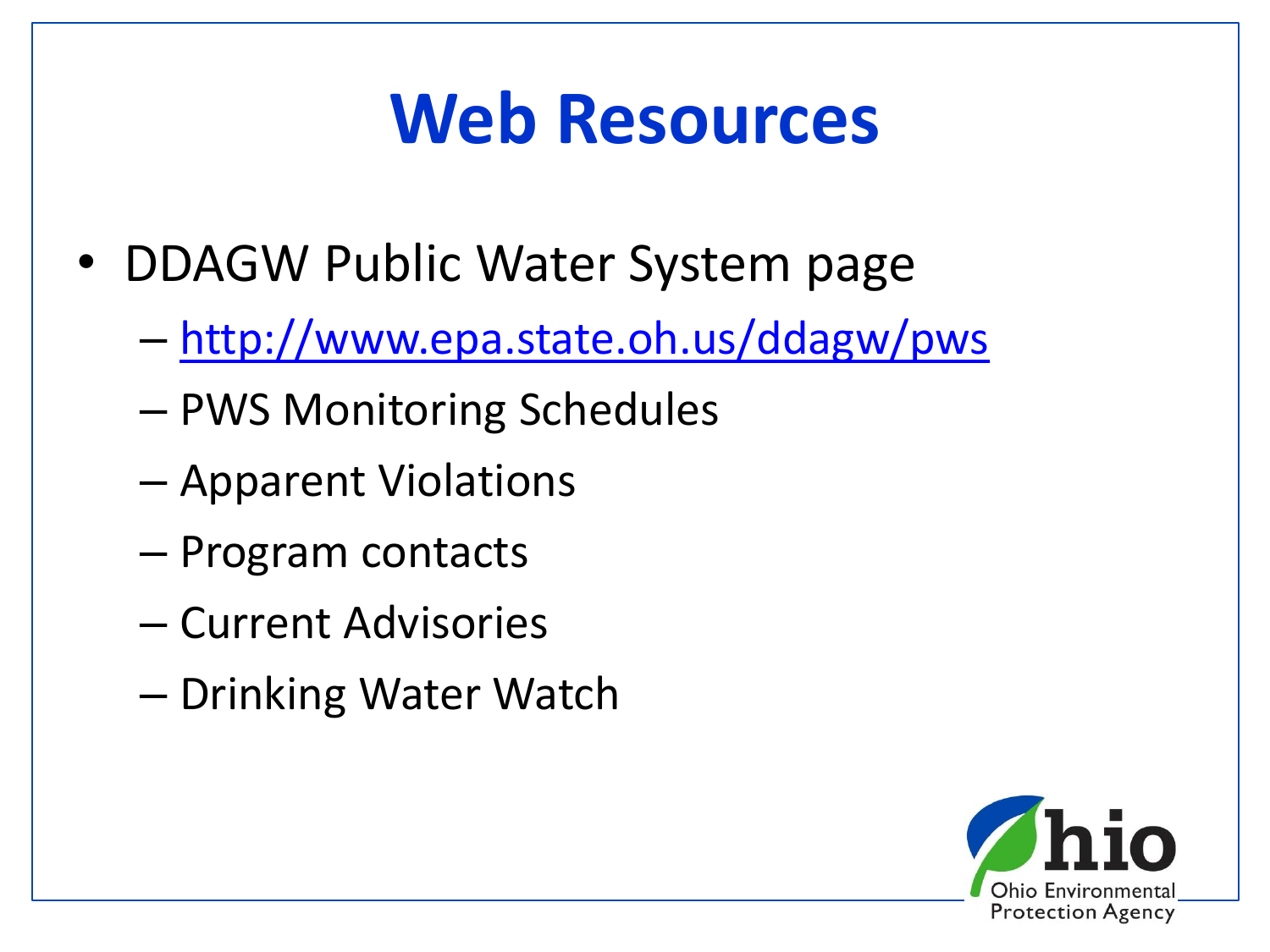## **Web Resources**

• eMessage Subscriptions

– <https://ohioepa.custhelp.com/>

- Ohio EPA YouTube Page
	- <https://www.youtube.com/user/PIC1049>